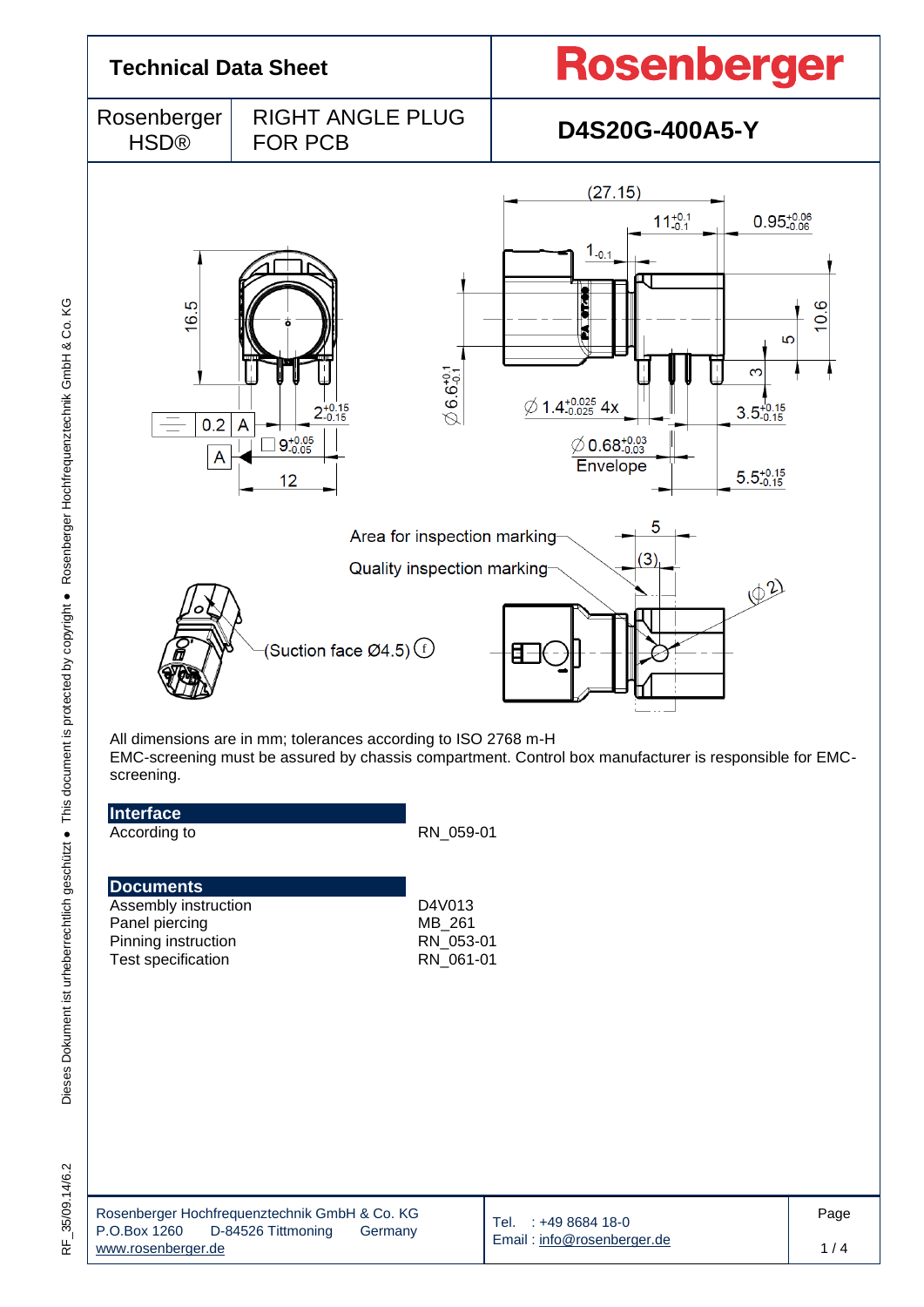# **Technical Data Sheet**

Rosenberger HSD®

# **Rosenberger**

# FOR PCB **D4S20G-400A5-Y**

## **Material and plating**

Outer contact (Interface) Brass Nickel, 3-6 µm Cover Alpaca<br>
Dielectric LCP<br>
CP Dielectric LCP<br>
Housing PA 6T/66 Housing

**Connector parts**<br> **Center contact**<br> **Center contact**<br> **Center contact**<br> **Center contact**<br> **Center contact**<br> **Center contact**<br> **Center Cold. 0.** 

RIGHT ANGLE PLUG

Spring bronze Gold,  $0.15 \mu m$  (Interface) Tin, 0.5-2 µm (PCB) Outer contact (PCB)  $\overline{C}$  Zinc Alloy Tin, 2-5 µm, over nickel 1-5 µm

### **Electrical data**

Impedance, differential mode  $100 \Omega$  differential signalling, for one pair or quad cable shielded Frequency DC to 2.0 GHz Return loss  $\geq 20$  dB, DC to  $\leq 1$  GHz

Insertion loss  $< 0.1$  dB  $@ 1.0$  GHz Skew (between signal contacts)  $\leq$  5 psec Nearend-Crosstalk  $\leq$  30 dB Farend-Crosstalk 35 dB Insulation resistance  $\geq 1x10^3 M\Omega$ Signal contact resistance  $\leq 10 \text{ m}\Omega$ Outer contact resistance  $\leq 7.5$  m $\Omega$ Test voltage 250 V rms Working voltage 100 V rms Power current  $\leq 1.5$  A DC

 $\geq$  17 dB,  $>$  1 GHz to  $\leq$  2 GHz RF-leakage (shielding effectiveness)  $\geq$  75 dB up to 1 GHz (IEC 62153-4-7)  $\geq 65$  dB up to 2 GHz (IEC 62153-4-7)

### **Mechanical data**

Mating cycles  $\geq 25$ Engagement force  $\leq 30 \text{ N}$ Disengagement force  $\geq$  5 N Retention force latch  $\geq 110 \text{ N}$ Coding efficiency  $\geq 80 \text{ N}$ 

### **Environmental data**

Temperature range  $-40^{\circ}$ C to  $+105^{\circ}$ C Temperature and humidity <br>
Vibration (Random) **USCar 2-45.6.2**<br>
DIN IEC 60068-2-64 Vibration (Random)<br>Mechanical shock High-Temp. Exposure<br>
Soldering profile<br>
Soldering profile<br>  $\begin{array}{r} \text{DIN IEC 60068-2-2} \\ \text{ACC. to IEC 60068-2} \end{array}$ RoHS compliant

Thermal shock DIN IEC 60068-2-14 Test NA DIN IEC 60068-2-27 acc. to IEC 60068-2-58; Group 3&4

ΚG

|                    | Rosenberger Hochfrequenztechnik GmbH & Co. KG |         |
|--------------------|-----------------------------------------------|---------|
| P.O.Box 1260       | D-84526 Tittmoning                            | Germany |
| www.rosenberger.de |                                               |         |

Tel. : +49 8684 18-0 Email [: info@rosenberger.de](mailto:info@rosenberger.de)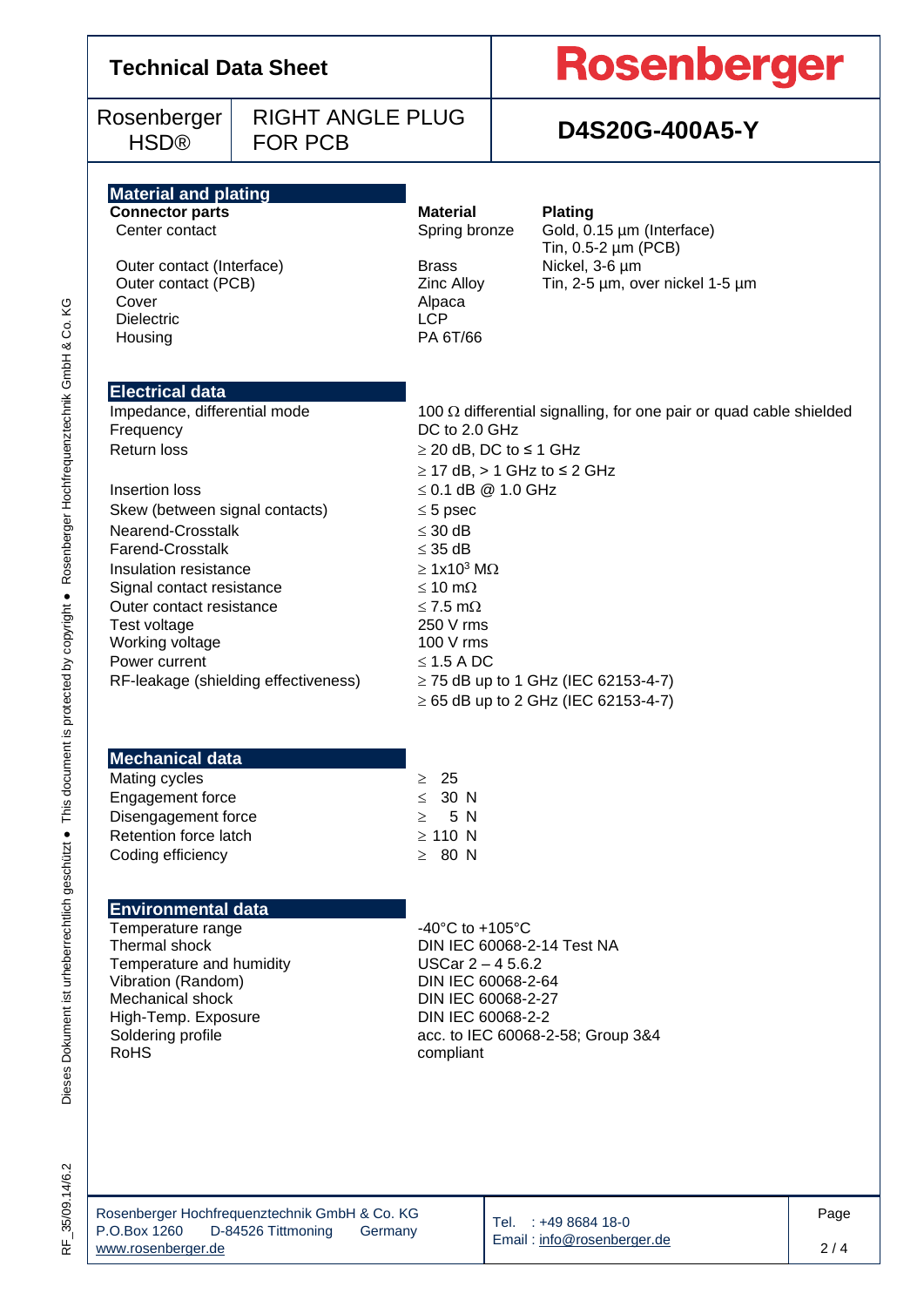# **Technical Data Sheet**

Rosenberger HSD®

RIGHT ANGLE PLUG FOR PCB **D4S20G-400A5-Y**

# Rosenberger

# **Packing**

175 pcs in tape & reel 1050 pcs (175 pcs in tape & reel, 6 reels in box)  $(g)$ 

## Weight 8.6 g

### **Coding**

Part number has to be accomplished by codification

| Coding         | Plug | Colour    | <b>RAL</b> | Part-Number    |  |
|----------------|------|-----------|------------|----------------|--|
| A              |      | black     | sim. 9005  | D4S20G-400A5-A |  |
| B              |      | white     | sim. 9001  | D4S20G-400A5-B |  |
| C              |      | blue      | sim. 5005  | D4S20G-400A5-C |  |
| D              |      | bordeaux  | sim. 4004  | D4S20G-400A5-D |  |
| E              |      | green     | sim. 6002  | D4S20G-400A5-E |  |
| F              |      | brown     | sim. 8011  | D4S20G-400A5-F |  |
| $\overline{z}$ |      | waterblue | sim. 5021  | D4S20G-400A5-Z |  |

### **Coding for special use**

Part number has to be accomplished by codification **Control box manufacturer is responsible for pinning**

| Coding | Plug   | Colour      | <b>RAL</b> | Part-Number    |  |
|--------|--------|-------------|------------|----------------|--|
| G      |        | grey        | sim. 7031  | D4S20G-400A5-G |  |
| H      | violet |             | sim. 4003  | D4S20G-400A5-H |  |
|        | beige  |             | sim. 1001  | D4S20G-400A5-J |  |
| O      |        | light green | sim. 6027  | D4S20G-400A5-O |  |

| Rosenberger Hochfrequenztechnik GmbH & Co. KG |                    |         |
|-----------------------------------------------|--------------------|---------|
| P.O.Box 1260                                  | D-84526 Tittmoning | Germany |
| www.rosenberger.de                            |                    |         |

Tel. : +49 8684 18-0 Email [: info@rosenberger.de](mailto:info@rosenberger.de)  $(h)$